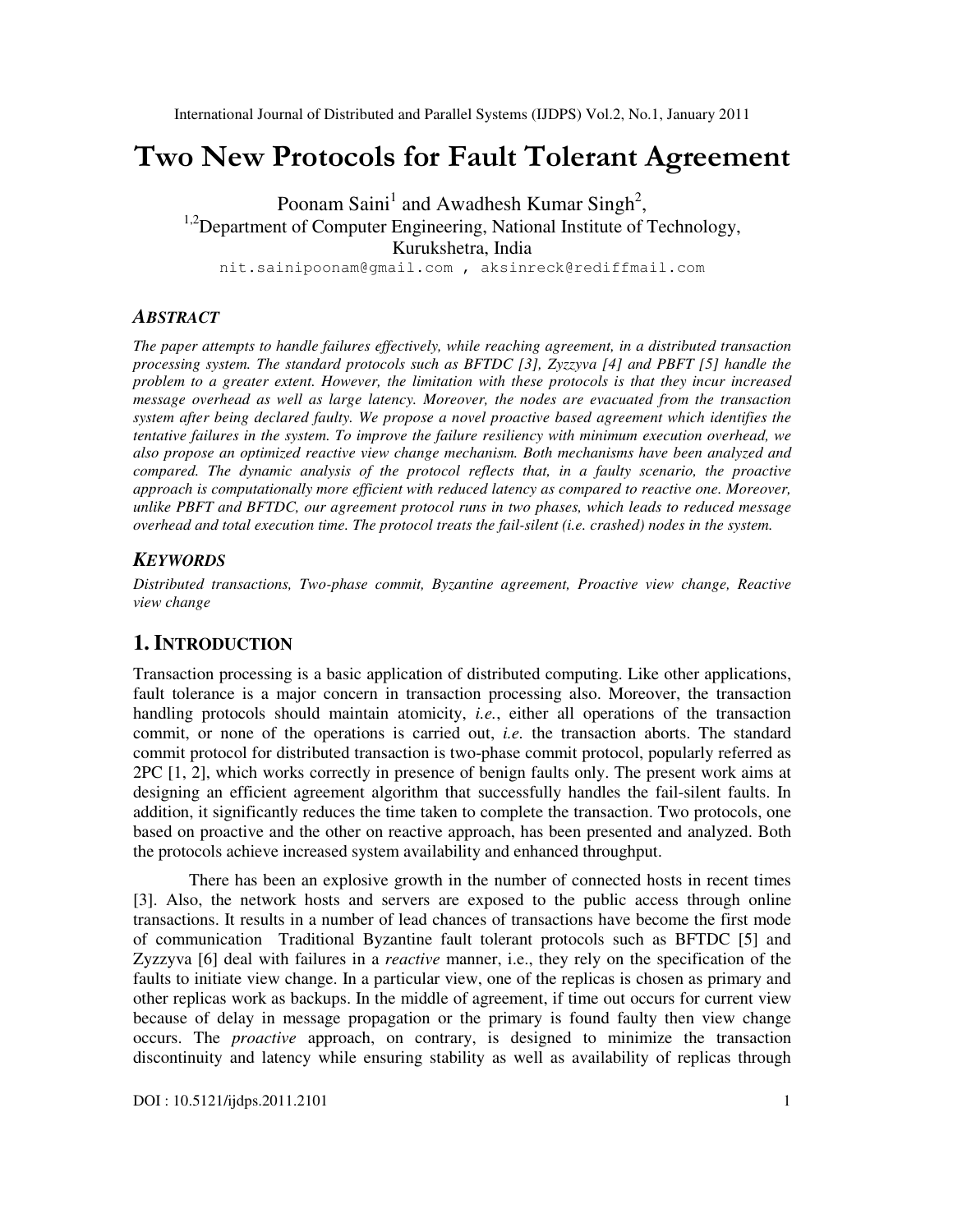failure notifications in advance. Towards this goal, we build a system model to analyze the failure resiliency of our protocol under both reactive and proactive approaches.

#### **1.1 Motivation**

As the large scale distributed computing systems are more prone to failures, our protocol runs agreement on every request without involving the clients. It makes the protocol faster in the presence of increased number of faults and makes it more useful for large networks. In most of the contemporary works, the protocol replaces the replica from the system when it is diagnosed as faulty. This leads to increased message overhead for the overall execution of the protocol. Although, the protocols produce desired result, they incur latency in order to initiate the view change mechanism which results in short-lived (i.e., transient) halts during the transaction processing. We have attempted to devise a technique which is able to detect, in advance, the tentative fault in the system. The protocol fulfills all the requirements that are agreement, validity, and termination. We use a Transaction Manager, which itself is assumed to be trusted and fault free.

#### **1.2 Organization of the paper**

The section 2 describes the related work existing in the literature succeeded by system model and problem definition in section 3. Section 4 presents the analysis of the *reactive* and *proactive* view change protocol. A detailed discussion of optimized agreement protocol is given in section 5. In section 6, simulation results are shown followed by conclusion in section 7.

# **2. RELATED WORK**

The Byzantine faults [4] are extremely challenging to tolerate, especially for long-running systems. Hence, although considerable amount of literature exist in this field, researchers have still interest. After many years of diligent work, Castro and Liskov [5] came up with three phase Byzantine agreement algorithm. Further, based on their approach, Zhao [6] introduced BFTDC protocol. These protocols handle the problem to a greater extent; however, they incur increased message overhead as well as large latency. We give a brief account of other noteworthy agreement protocols in the following section.

# **2.1 Zyzzyva: Speculative Byzantine Fault Tolerance [7]**

The protocol uses speculation to reduce the message count and simplify the design of Byzantine fault Tolerant state machine replication. In Zyzzyva, the replicas optimistically adopt the decision proposed by the primary and respond immediately to the client's request without running an expensive three-phase commit protocol to reach agreement. As a result, correct replicas' states may diverge, and faulty replicas may send contradictory responses to clients. Nonetheless, the applications at client site observe the traditional and powerful abstraction of a replicated state machine that executes requests in a linearizable order. The replies carry with them sufficient history information for clients to determine whether the replies and history are stable and are guaranteed to be eventually committed. If a speculative reply and history are stable, the client uses the reply. Otherwise, the client waits until the system converges on a stable reply and history. The challenge in Zyzzyva is to ensure that the responses to correct clients become consistent. In fact, the replicas are responsible for ensuring that all requests from a correct client complete eventually.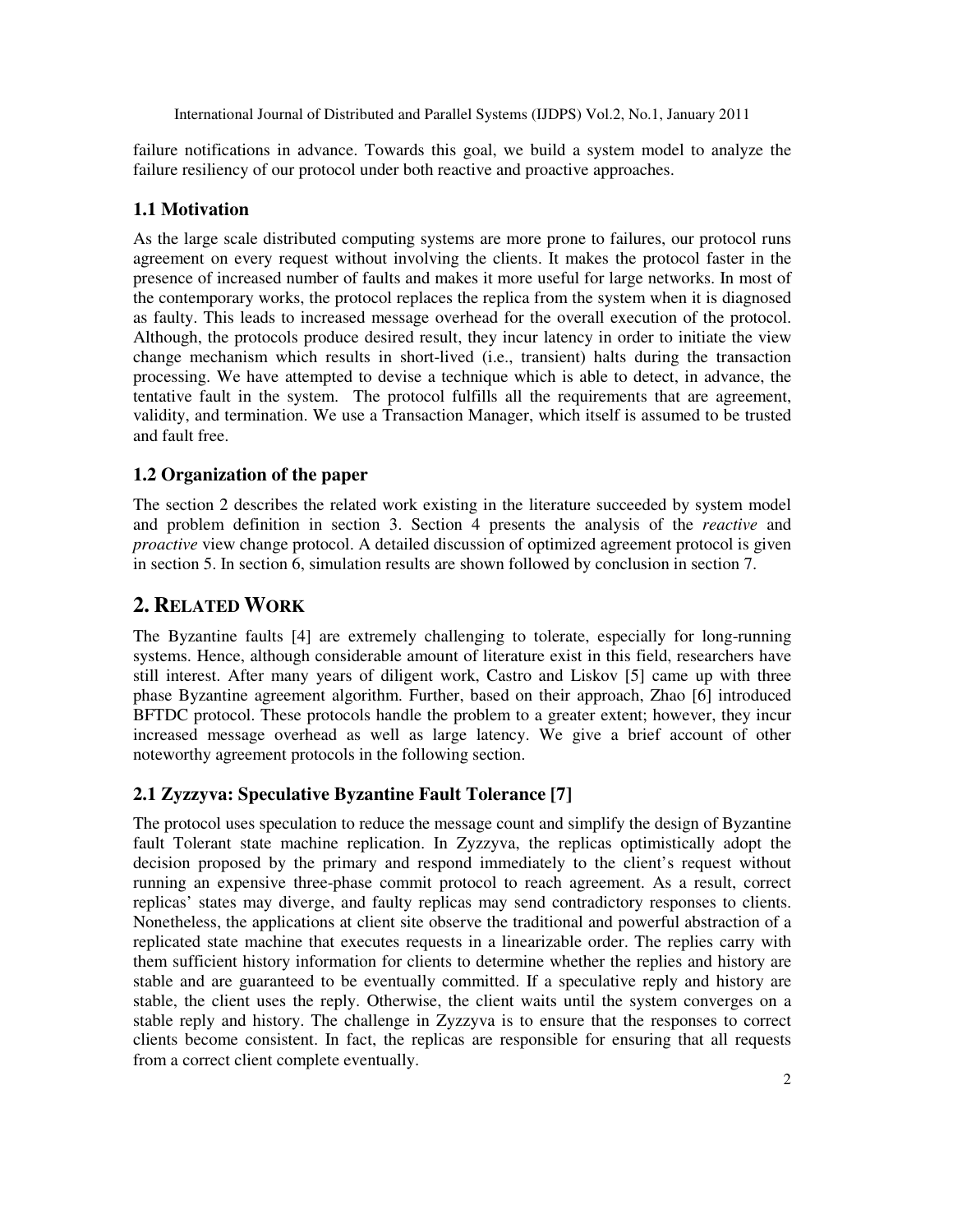#### **2.2 An Optimistic Commit Distributed Transaction Protocol for Management [8]**

The work is an improvement over traditional two phase commit protocol, popularly known as 2PC algorithm. Silberschatz-Korth'91, proposed a family of protocols, which eliminated the major disadvantage of potential unbounded delay in 2PC protocol that the transactions may have to endure if certain failures occur. By using compensating transactions, they proposed a revised 2PC protocol that overcomes these difficulties. In the revised protocol, locks are released as soon as a site votes to commit a transaction, thereby solving the indefinite blocking problem of 2PC. Finally, if the transaction is to be aborted, then its effects are undone semantically using a compensating transaction. Therefore, semantic, rather than standard, atomicity is guaranteed. Accordingly, a correctness criterion was proposed that was most appropriate when atomicity is given up for semantic atomicity. The protocols restricted only global transactions, and did not incur extra messages other than the standard 2PC messages. However, these protocols were not meant to handle any type failures in the system.

# **2.3 HQ Replication: A Hybrid Quorum Protocol for Byzantine Fault Tolerance [9]**

HQ is also a state machine replication protocol designed to handle deterministic as well as arbitrary operations. The protocol employs best features of two categories of protocols, namely, the agreement based BFT and quorum based protocols. It uses query/update (Q/U) method in the absence of contention and BFT method, in case, contention occurs. In the normal case of no failures and no contention, write operations require two phases to complete while reads require just one phase. In the first phase, the client requests for a grant from each replica. If it receives 2f+1 matching replies it uses the same as certificate to approve the agreement decision to the replicas in second phase. However, if various replicas have granted the same sequence number to different clients, there would be write contention. In such case, BFT will be employed. Thus, it performs well in the absence of contention because of its speed. However, in real time situations, where contention is common, the protocol takes more time than BFT in decision making.

# **2.4 Commit Barrier Scheduling [10]**

Commit barrier scheduling is a concurrency control protocol that allows the system to guarantee correct behavior while achieving high concurrency in the presence of Byzantine faults. The protocol constrains the order in which queries are sent to replicas in order to prevent conflicting schedules, while preserving most of the concurrency in the workload. Additionally, it ensures that users see only correct responses for transactions that commit, even when some of the replicas are Byzantine faulty. This scheme requires neither any modification to any database replica software nor does it require any additional software to run on any machine hosting a replica database.

# **2.5 Scaling Byzantine Fault-Tolerant Replication to Wide Area Networks [11]**

The work extended the Byzantine fault tolerance to wide area networks. It uses hierarchical Byzantine fault-tolerant replication architecture, which confines the effects of any malicious replica to its local site, reduces message complexity of wide area communication, and allows read-only queries to be performed locally within a site for the price of additional hardware. Byzantine fault-tolerant protocol is employed within each site and a lightweight benign faulttolerant protocol among wide area sites. Each site, consisting of several potentially malicious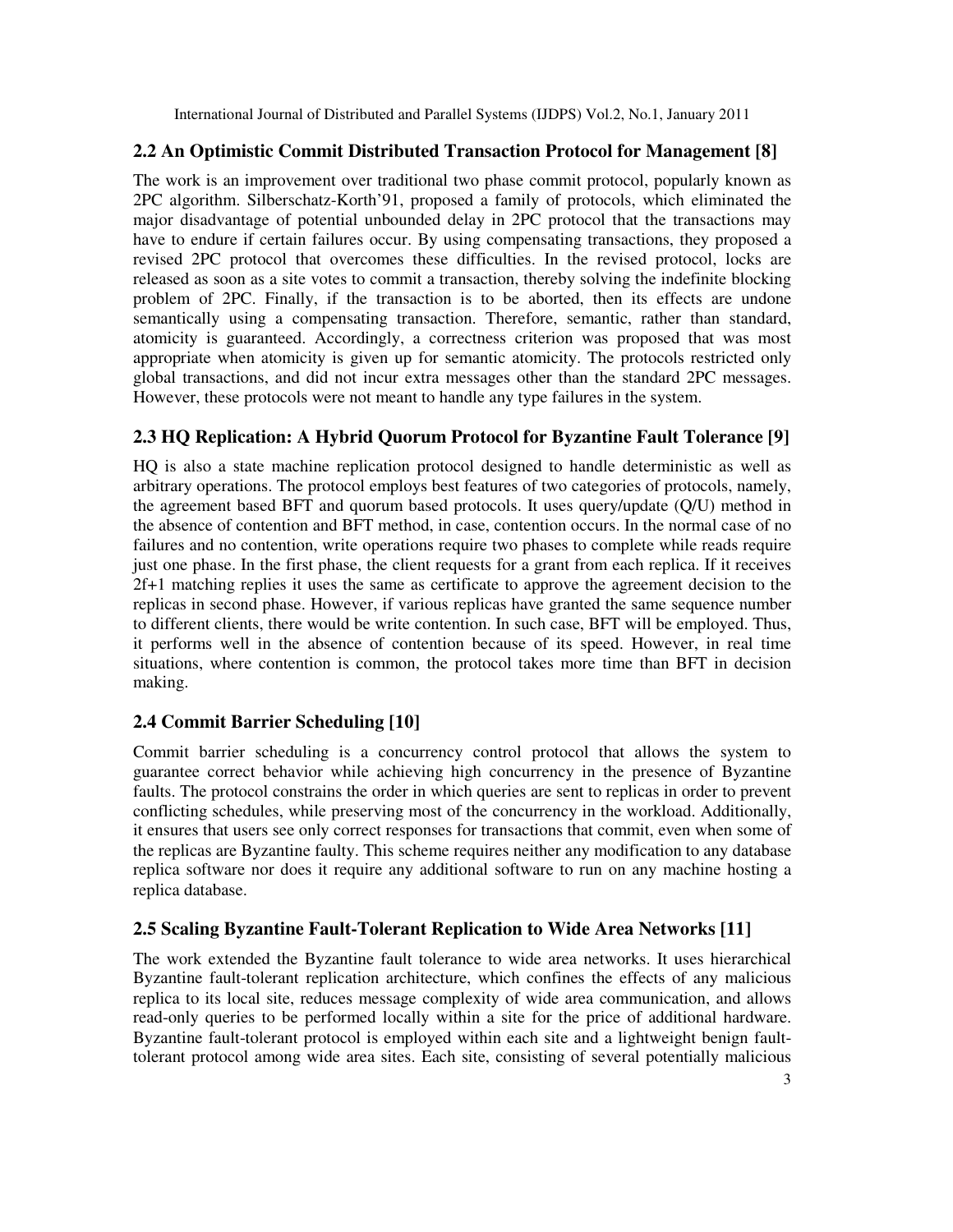replicas, is converted into a single logical trusted participant. To order the operations locally, Byzantine agreement protocol is run within the site, and they agree upon the content of any message leaving the site for the global protocol. The protocol also eliminates the ability of malicious replicas to misrepresent decisions that take place in their site. Towards this goal, the messages between servers at various sites carry a threshold signature attesting that the sufficient number of servers at the originating site agreed with the content of the message.

# **3. SYSTEM MODEL**

We assume a 2-tier architecture between the coordinator replicas and the participants. The protocol is started for a transaction when a commit/abort request is received from the initiator. To ensure safety and liveness properties, certain synchrony has been assumed among the replicas. As Byzantine faults are considered, only at the coordinator site, participants are not replicated. There are 3*f* +1 coordinator replicas, among which at most *f* can be faulty during a transaction. We assume a Transaction Manager TM, which itself is trusted and possesses the power to diagnose and replace the faulty coordinator as well as the faulty replicas. Each coordinator replica is assigned a unique id *i,* where *i* varies from 0 to 3*f*. The *id* is required to identify the primary in a particular view and also for verification of the replica during message transmission. Fig 1 illustrates the schematic view change architecture where the replica labeled *P* is primary and replicas labeled *R* are backups. The rounded-corner rectangle represents the semantic view of Transaction Manager, TM.

The agreement for initial transaction request starts from view 0. After the first phase (prepare), the coordinator and replicas execute the agreement protocol. Subsequently they send their decision to coordinator replica and enter into the second phase (commit). Our view change mechanism is run by the Transaction Manager under both, reactive and proactive, approaches. Thus, agreement and view change protocols run in the interleaved manner.



Fig.1. The schematic view change architecture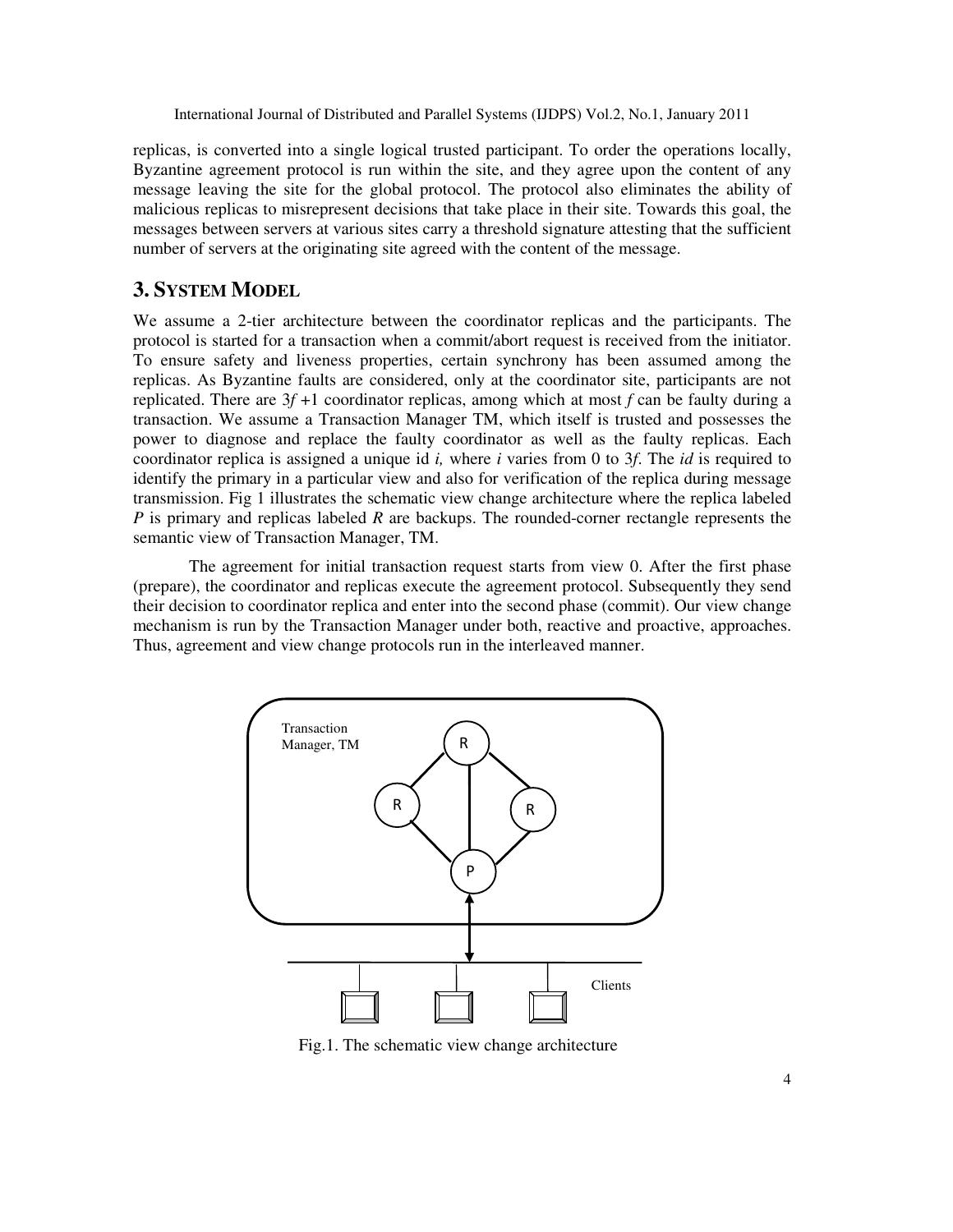#### **3.1 Problem Definition**

Consider a protocol wherein a primary replica, say *P*, is activated for a particular transaction request by receiving a commit/abort message from among the population of clients. The message is propagated to rest 3*f* replicas for their proposed decision. Now, the agreement protocol among the replicas is run. The three basic properties that an agreement protocol must satisfy are *agreement, validity, and termination*.

**Agreement:** Any two non-faulty replicas that decide on a value (commit/abort) for a particular id, *i*, must decide on the same value. More specifically, a faulty replica, if any, is computationally infeasible to alter the decision of two non-faulty replicas.

**Validity:** If all non-faulty replicas have been activated on a given id, *i*, with the same initial value, then all non-faulty replicas that decide must decide on this value.

**Termination:** All non-faulty replicas eventually decide.

At the end of agreement protocol, all the replicas send their decision to the clients. This starts the commit phase. A client waits for *f*+1 matching messages before taking commit decision on transaction. After receiving the required number of matching replies, the client commits the transaction.

# **4. THE APPROACH**

This section elaborates, in detail, the reactive and proactive approach to view change mechanism.

# **4.1 The Proactive Approach**

In this approach, in a particular view, one of the replicas is chosen as primary and other replicas work as backups. During the initial phase of registration, all replicas register themselves to the Transaction Manager, TM with their unique id's. Following this, the TM assigns the responsibility of the coordinator to the lowest id replica and designates it as primary, *P*. The current view message that contains the current view number  $v$ , primary replica  $P$  and transaction id *i*, is then broadcast to each participating replica. Finally, if 3*f* +1 replicas respond with an acknowledgement of current view, the TM sends a begin-transaction message to primary *P* in order to start the transaction processing.

The proactive approach depends mainly on two entities, namely *ping\_time* and *status\_flag*. The *ping\_time* has been used to implement, essentially, a time out mechanism. It is an additional message that is attached only in the message field of the primary (coordinator) replica. Now, the coordinator replica is bound to declare its status to the TM within *ping\_time*. It works as a failure detector in order to detect crash failure with the required level of accuracy. Although, for byzantine faulty replica, the failure detector has to know the semantic of the protocol as it may send some spurious messages to other replicas. However, the *ping\_time* corresponds to failure detector that helps to ensure completeness in the protocol rather than accuracy. This would help to detect if primary *P* would be able to successfully participate in further transaction processing.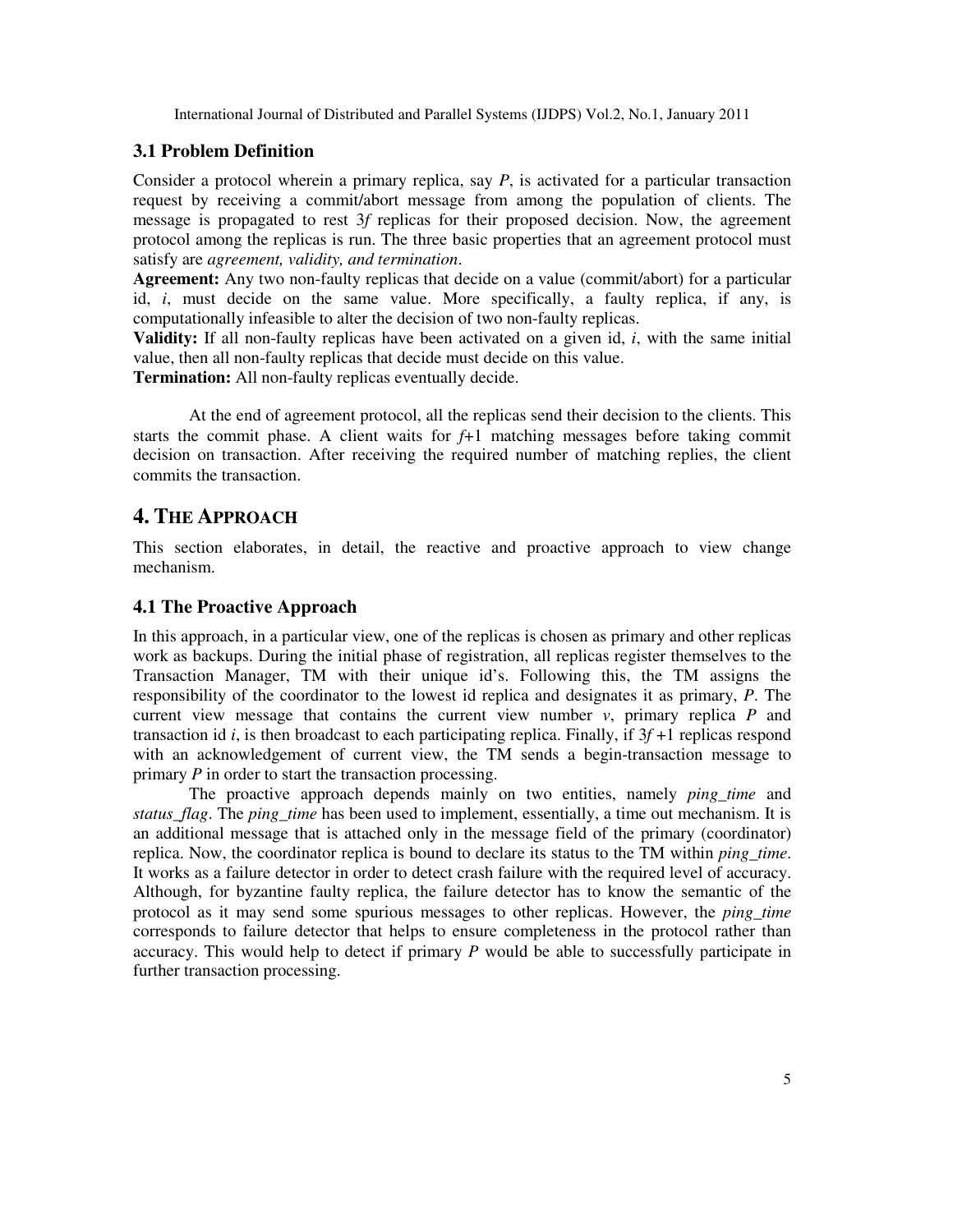```
Pseudo code for proactive view change 
At Replica site 
Replica_id-Registration ( ) 
{ 
           Sends Registration Request in form of Join-Request to TM 
           If Receives 2f+1 matching Join-Approved then 
                     Registration completes; 
           Else 
                     Failure; 
} 
At Transaction manager site 
Nearest replica-Search ( ) 
{ 
           Store every replica by unique Id;
          Select primary, P = lowest (Id);
          Sends Current view (v, P, i) to every replica;
           If 3f+1 matching View-ACK received then 
                     Send Begin-Agreement to P; 
           Else 
                     Failure; 
} 
Proactive view-change ( ) 
{ 
           Declare ping_time and status_flag; 
           For message = = Begin-Agreement to P, 
                     Set P(ping_time) = 1000ms 
           For backups R, 
                    Set R(status_flag) = alive; 
If P fails to report TM with defined ping_time, 
          TM sets primary, P = faulty; 
Else 
Switch (Agreement); 
} 
If status (P) = \text{faulty},
          Proactive view change occurs;
           Reinitiates registration phase ( ); 
          New primary, P = Id + 1;
           Send new member-notification ( );
} 
 New member-notification ( ) 
{ 
          Send New View to all replica nodes (v+1, P, i+1);
           If 3f+1 matching View-ACK received then 
                     Send Begin-Agreement to New primary, P; 
} 
At client side 
Notification-Acknowledgement ( ) 
{ 
           Sends acknowledgement for notification; 
}
```
Fig.2. Proactive View Change Approach

Each of the backup replicas has a special state variable *status\_flag*, which represents the status of the replica. If the replica is non-faulty then it would set its *status\_flag* as *alive*. However, any other value assumed by *status\_flag* is considered to be don't care value. Initially,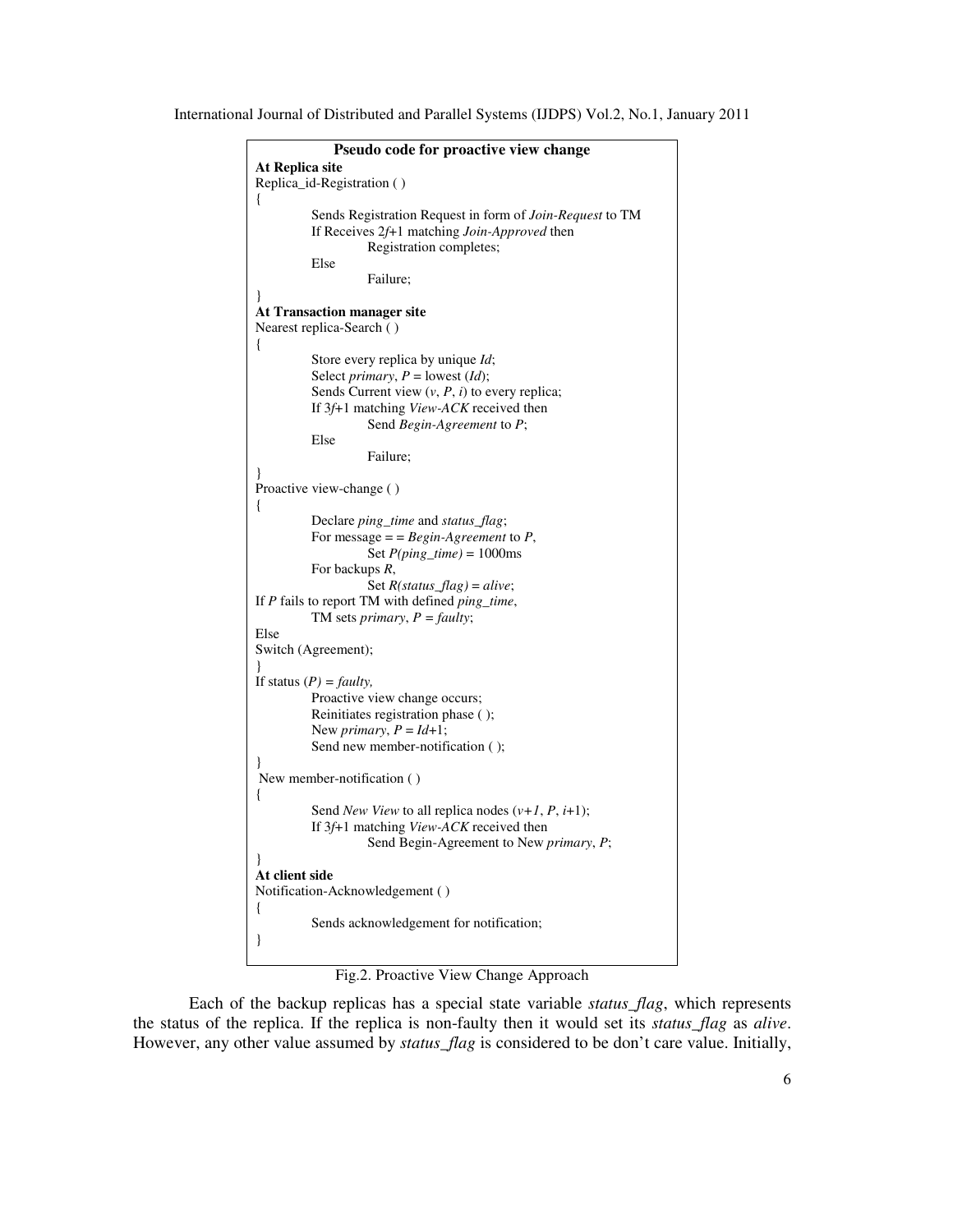all replicas' *status\_flag* value has been assumed to be *alive*. After the completion of each transaction round, the backup replicas inform their status to the TM. The transaction proceeds further, only, if the status of backup replica is *alive*; otherwise, it is suspected as a faulty. A call for new view change is initiated and the faulty replica is removed at an early stage. Otherwise, the faulty replica would have been detected after executing some rounds. The pseudo code for view change approach is shown in the Fig 2.

To this end, both of the above entities play key role in detecting failures, proactively, in a transaction processing system.

#### **4.2 The Reactive Approach**

In this approach, a faulty replica is treated only when it is identified and informed using time out mechanism. In a sense, this approach restricts the faulty replica to deviate from the specified behavior as any message, further, passed by faulty replica is not accepted by other nodes. The *reactive* approach works as follows.

|                 | Pseudo code for reactive view change                                                                                                                |
|-----------------|-----------------------------------------------------------------------------------------------------------------------------------------------------|
| At replica site |                                                                                                                                                     |
|                 | Node_id-Registration ()                                                                                                                             |
| ł               |                                                                                                                                                     |
|                 | Sends Registration Request in form of <i>Join-Request</i> to TM<br>If Receives $2f+1$ matching <i>Join-Approved</i> then<br>Registration completes; |
|                 | Else                                                                                                                                                |
|                 | Failure;                                                                                                                                            |
| ł               |                                                                                                                                                     |
|                 | At Transaction manager site                                                                                                                         |
|                 | Nearest replica-Search ()                                                                                                                           |
| ł               |                                                                                                                                                     |
|                 | Browse & Store every Node by Id;                                                                                                                    |
|                 | Select <i>primary</i> = lowest $(Id)$ ;                                                                                                             |
|                 | Sends View- Message to every replica;                                                                                                               |
|                 | If 3f+1 matching View-ACK received then                                                                                                             |
|                 | Send Begin-Agreement to primary;                                                                                                                    |
|                 | Else                                                                                                                                                |
|                 | Failure:                                                                                                                                            |
|                 | Reactive view-change ()                                                                                                                             |
| ł               |                                                                                                                                                     |
|                 | If (timeout)                                                                                                                                        |
|                 | TM replace <i>primary</i> ;                                                                                                                         |
|                 | New primary = $Id + 1$ ;                                                                                                                            |
|                 | Assign it $T$ and proceed;                                                                                                                          |
|                 | Assign transaction log to new replica;                                                                                                              |
|                 |                                                                                                                                                     |
|                 | New member-notification $()$                                                                                                                        |
|                 | Send New View to all replica nodes;                                                                                                                 |
|                 | If 3f <sup>+1</sup> matching <i>View-ACK</i> received then                                                                                          |
|                 | Send Begin-Agreement to New primary;                                                                                                                |
| At client side  |                                                                                                                                                     |
|                 | Notification-Acknowledgement (){                                                                                                                    |
|                 | Sends acknowledgement for notification;                                                                                                             |
|                 |                                                                                                                                                     |

Fig.3. Reactive View Change Approach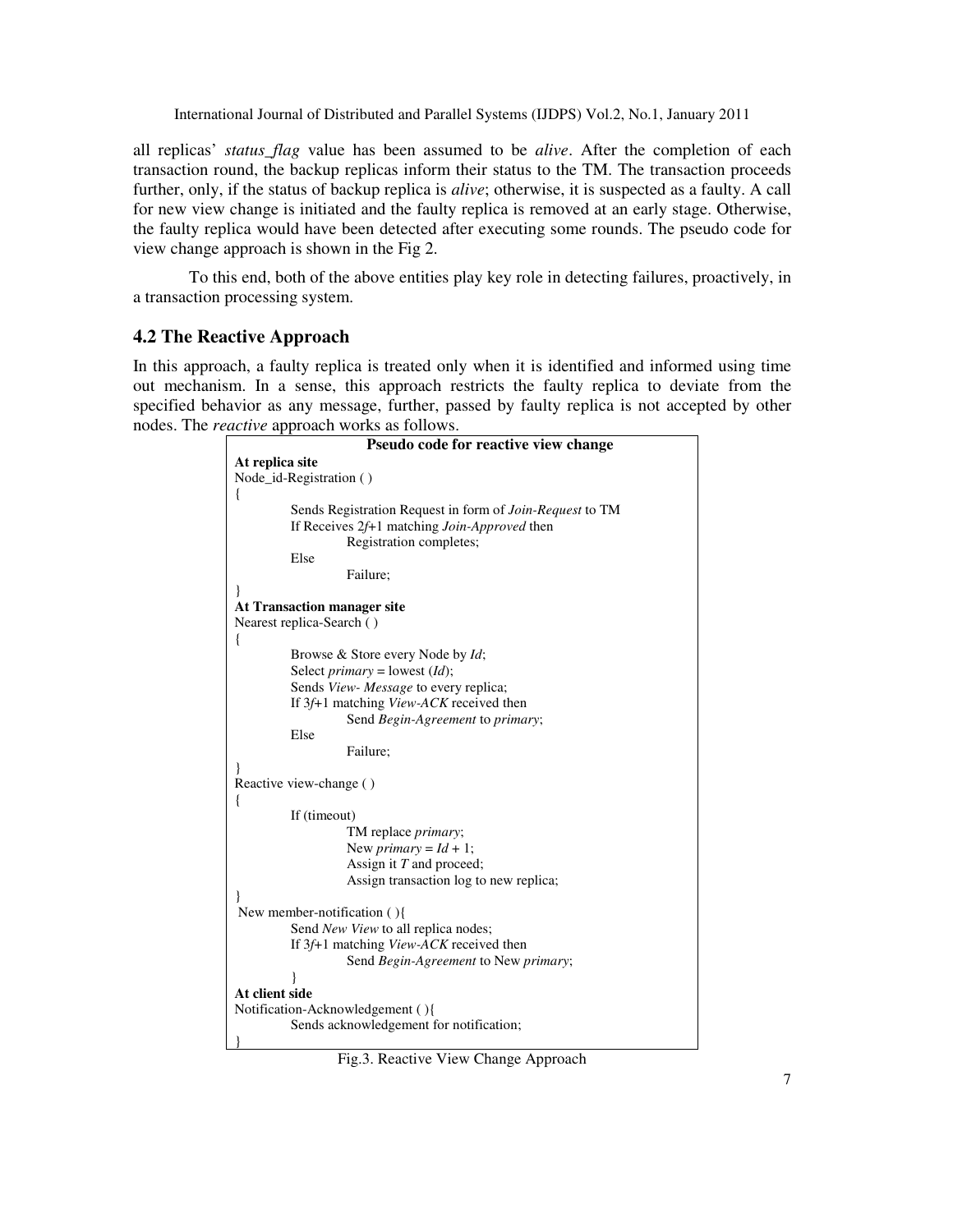Initially, all participating replicas register themselves to the Transaction Manager, TM with their id's. Afterwards, one of the replicas, the replica with lowest id, is selected to serve as the primary, say *P*. The current view is then broadcasted to everyone involved in the transaction processing.

The message format of current view contains the current view number  $v$ , primary  $P$ , transaction id  $i$ , and with a predefined timeout  $T$  to run the protocol. If TM receives the acknowledgement, in response to the current view message, from  $3f + 1$  replicas, it allows primary *P* to begin transaction processing. While running agreement, if timeout occurs for current view because of delay in message propagation or the primary is found faulty then view change occurs. If  $f + 1$  replicas inform to TM that the view change is due to fault in primary then the TM decides the new timeout to be *T* (i.e., timeout for previous view), 2*T* otherwise. Thus, it keeps same timeout for each view change in case of primary being suspected as faulty. Now, the transaction proceeds to reach an atomic decision commit or abort. For the understanding of reactive view change approach, the pseudo code is given in Fig 3.

Both of the view change approaches, *proactive* and *reactive*, are designed to minimize the discontinuity in the transaction processing. The comparative analysis of the performance of both mechanisms brings out the potential benefits of *proactive* over *reactive* in terms of latency, message overhead, and throughput.

#### **5. SIMULATION RESULTS**

We have conducted simulation in order to evaluate the performance of *reactive* and *proactive* view change mechanism on the execution time (i.e., latency). Also, the agreement protocol is run and simulated to evaluate the performance of two-phase agreement over the standard threephase agreement. We have used BFTSim [12]. It uses a back-end simulator which is based on ns-2 [13]. The front-end uses a declarative overlog language P2. Fig 4 shows latencythroughput curves for the protocols with *proactive* and *reactive* view change mechanism.

As we have used exponential distribution of faults, when the number of faults is less, both approaches deliver comparative performance in terms of latency. However, with the increase in number of faults, the latency gradient is significantly less in proactive approach.



Fig.4. Latency vs. Throughput Curve for Reactive and Proactive Approach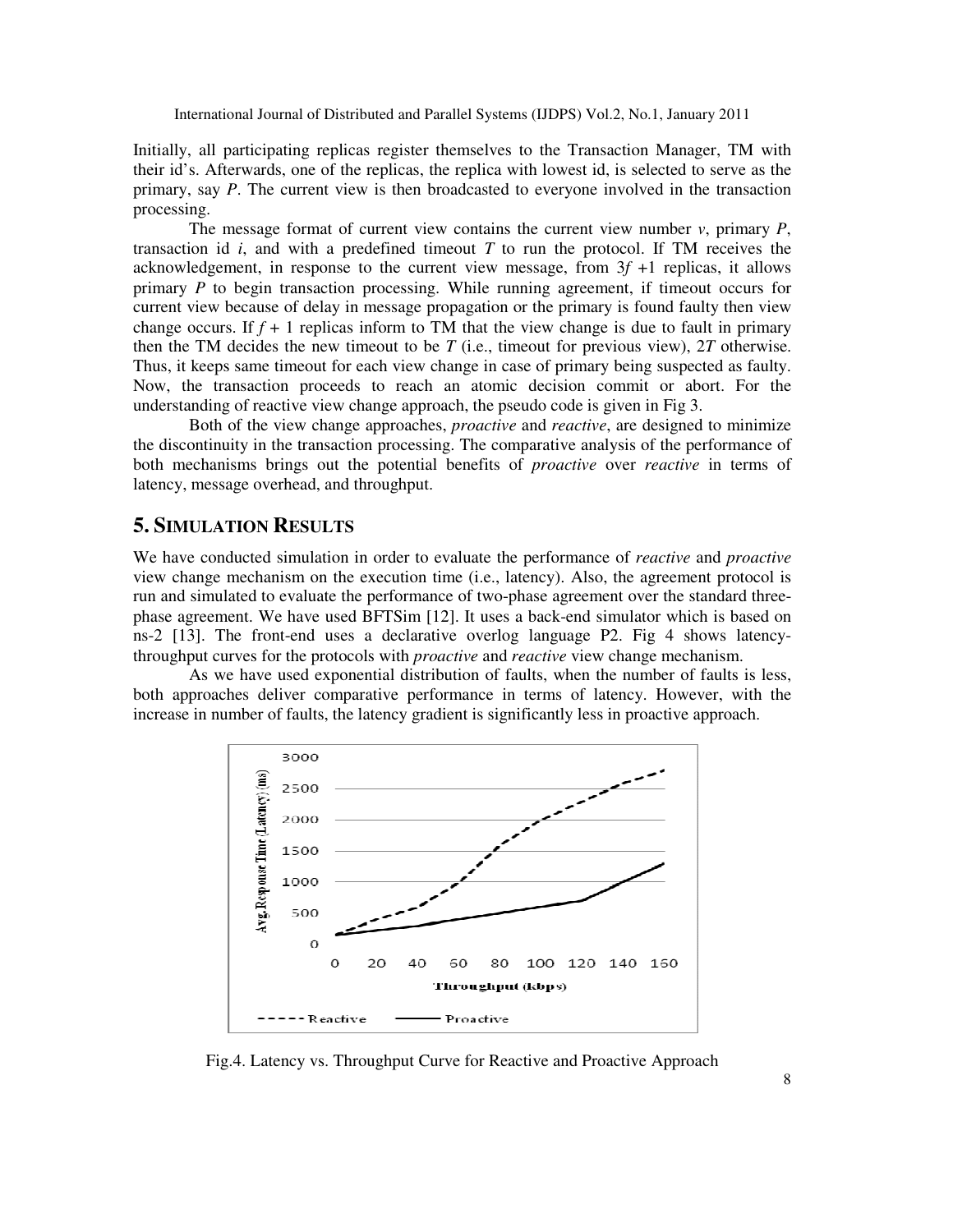### **6. CONCLUSION**

The major contribution of this paper is the novel solution to view change mechanism. Our method uses a Transaction Manager, TM, to *proactively* detect the crash of the primary as well as backup replicas. To compare the performance, we also presented a *reactive* approach to view change mechanism. Both approaches have also been analyzed and experimentally evaluated. The *proactive* approach always exhibits the better performance in a faulty scenario that makes it suitable for long-lived applications. The proposed approach dramatically reduces the latency of the protocol and leads to enhanced throughput. In the end, the proposed agreement protocol reduces the overall message overhead as well as total execution time to a greater extent.

#### **REFERENCES**

- [1] Nancy A. Lynch. *Distributed Algorithms.* Morgan Kaufmann Publishers, 2003.
- [2] Hagit Attiya and Jennifer Welch. *Distributed Computing: Fundamentals, Simulations and Advanced Topics*- Part I.
- [3] K.B Chandradeep, "A Novel Approach for Protecting Exposed Intranets from Intrusions", *IJCNC*, vol. 2, no. 4, July 2010.
- [4] Leslie Lamport et.al., "The Byzantine Generals Problem", *ACM Transaction on Programming Languages and Systems*, vol. 4, No. 3, pp. 382-401, July 1982
- [5] M. Castro, B. Liskov, "Practical Byzantine Fault Tolerance and Proactive Recovery", *ACM Trans on Computer Systems*, vol. 20, no. 4, Nov, 2002.
- [6] Wenbing Zhao, "A Byzantine Fault Tolerant Distributed Commit Protocol", *IEEE International Symposium on Dependable, Autonomic and Secure Computing*, pp. 37-46, Sep, 2007.
- [7] R. Kotla, L. Alvisi, M. Dahlin, A. Clement, E. Wong, "Zyzzyva: Speculative Byzantine Fault Tolerance", *ACM Proceedings of twenty-first Symposium on Operating Systems and Principles*, vol. 41, no. 6, pp. 45-48, Oct, 2007.
- [8] A.Silberschatz, Henry F. Korth, E. Levy, "An optimistic commit protocol for distributed transaction management", *ACM SIG Management of Data*, vol. 20, no. 2, June, 1991.
- [9] J. Cowling, D. Myers, B. Liskov, R. Rodrigues and L. Shrira, "HQ Replication: A Hybrid Quorum Protocol for Byzantine Fault Tolerance", *Proceedings of the Seventh Symposium on Operating Systems Design and Implementation (OSDI '06)*, pp. 177-190, Seattle, WA, USA. November 2006.
- [10] Ben Vandiver, Hari Balakrishnan, Barbara Liskov, "Tolerating byzantine faults in transaction processing systems using commit barrier scheduling", *Proceedings of twenty-first ACM SIGOPS symposium on Operating Systems Principles*, pp 59-72, 2007.
- [11] Yair Amir et.al., " Scaling byzantine fault-tolerant replication to wide area networks", Technical Report CSD TR #05-029, December 2005.
- [12] BFTSim, http://bftsim.mpi-sws.org/, April 2008
- [13] The NS-2 Project. http://www.isi.edu/nsnam/ns, Oct. 2007.